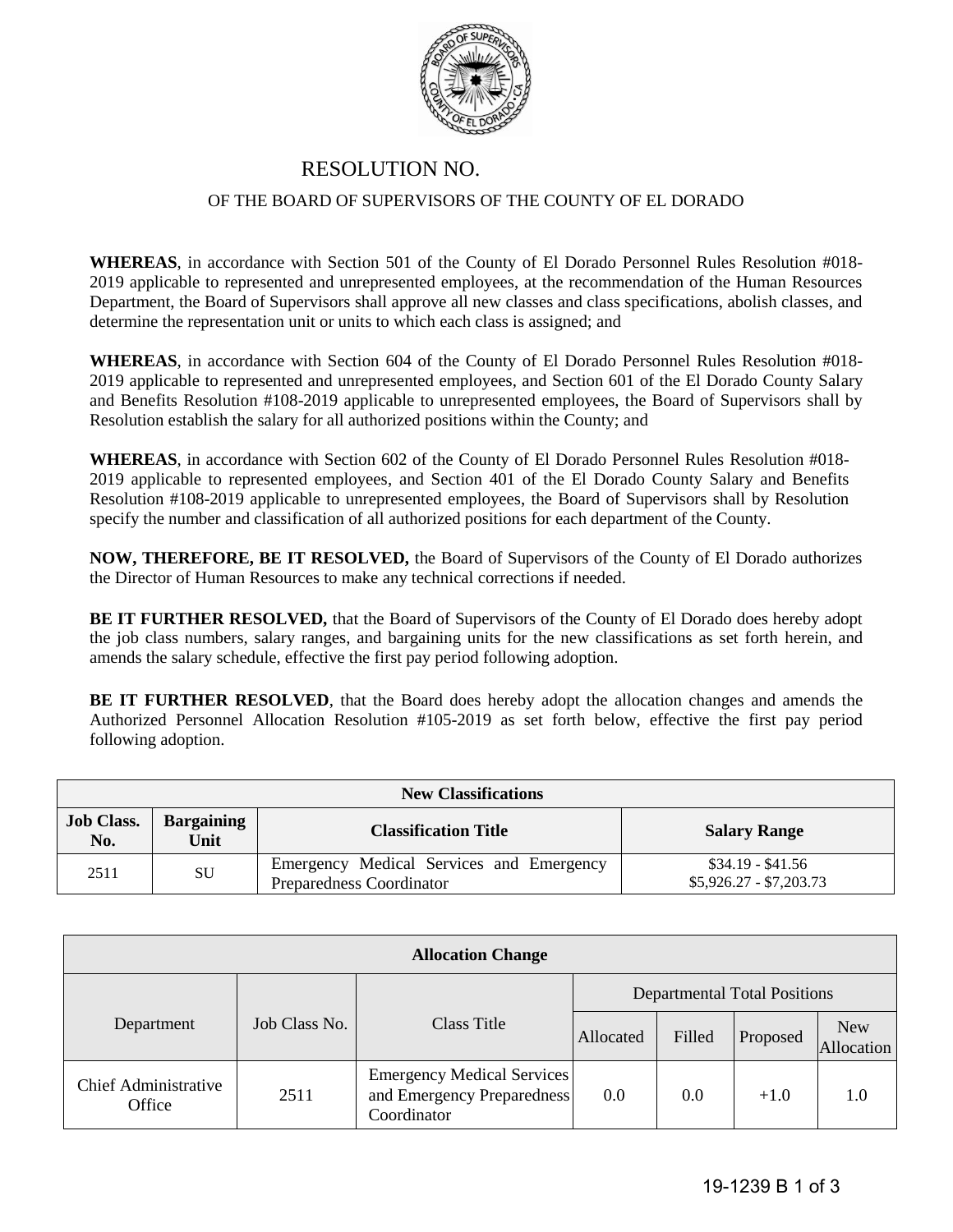| Chief Administrative<br><b>Office</b> | 8505 | Supervising Health<br><b>Education Coordinator</b> |  | 0.C | -1.0 | $0.0\,$ |
|---------------------------------------|------|----------------------------------------------------|--|-----|------|---------|
|---------------------------------------|------|----------------------------------------------------|--|-----|------|---------|

## PASSED AND ADOPTED by the Board of Supervisors of the County of El Dorado at a regular meeting of said Board, held the \_\_\_\_\_\_ day of \_\_\_\_\_\_\_\_\_\_\_\_\_\_\_\_\_\_\_\_\_\_, 2019, by the following vote of said Board:

Ayes:

Attest: Noes: Kim Dawson **Absent :** Clerk of the Board of Supervisors

By: \_\_\_\_\_\_\_\_\_\_\_\_\_\_\_\_\_\_\_\_\_\_\_\_\_\_\_\_\_\_\_\_\_ \_\_\_\_\_\_\_\_\_\_\_\_\_\_\_\_\_\_\_\_\_\_\_\_\_\_\_\_\_\_\_\_\_\_\_\_\_

Sue Novasel, Chair, Board of Supervisors